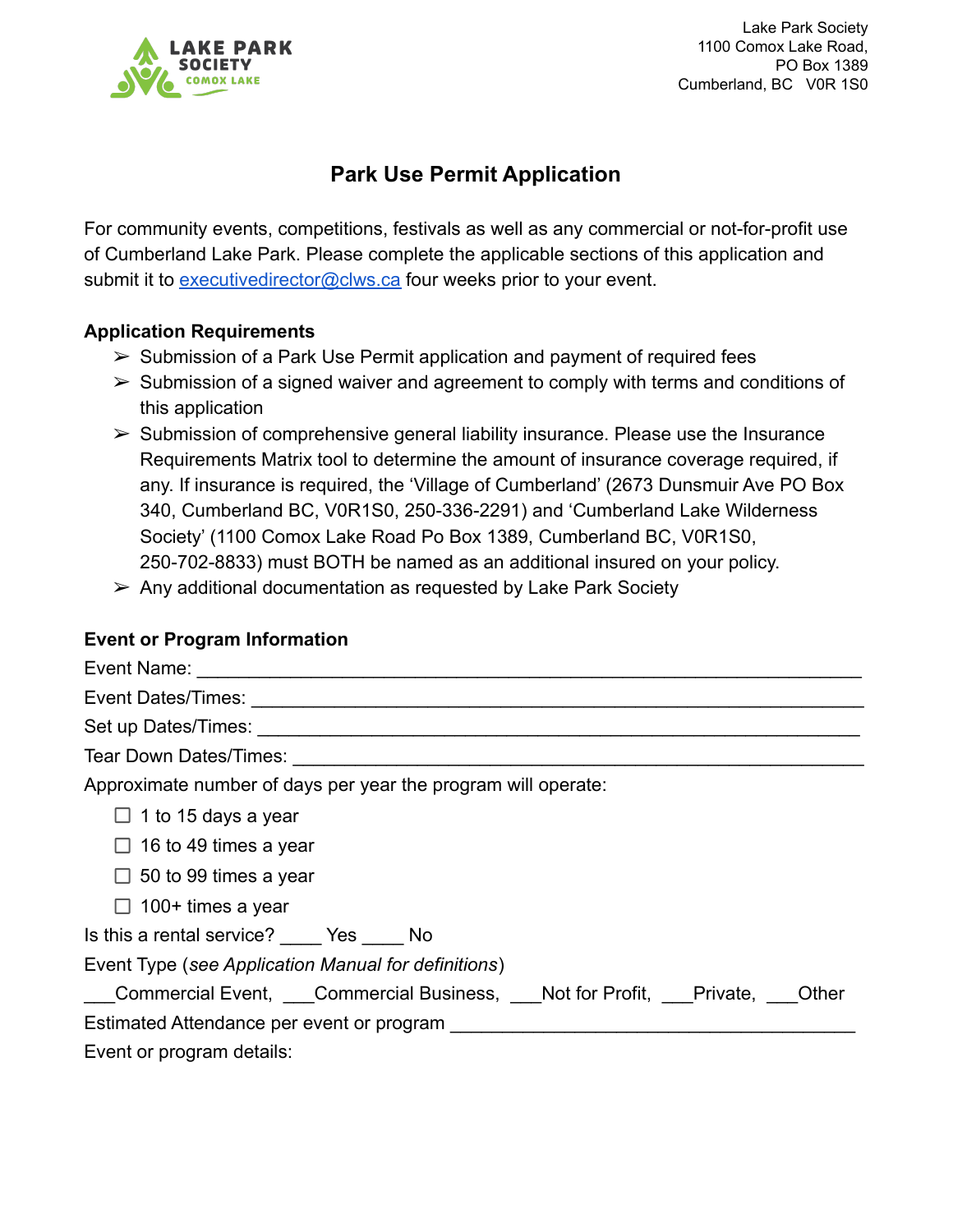Further details and proposed activities

Does the proposed event or activity align with our mission (create wonder and connection through outdoor experiences) and/or vision (inclusive community hub for outdoor education and adventure)?

 $\Box$  No

 $\Box$  Yes, please describe

Please check which LPS values this event/activity aligns with?

 $\Box$  Community (social connection)

- $\Box$  Accessibility & Inclusivity
- □ Outdoor Education/Appreciation/Participation
- $\Box$  Ecological sustainability
- $\Box$  Reconciliation

Please elaborate below: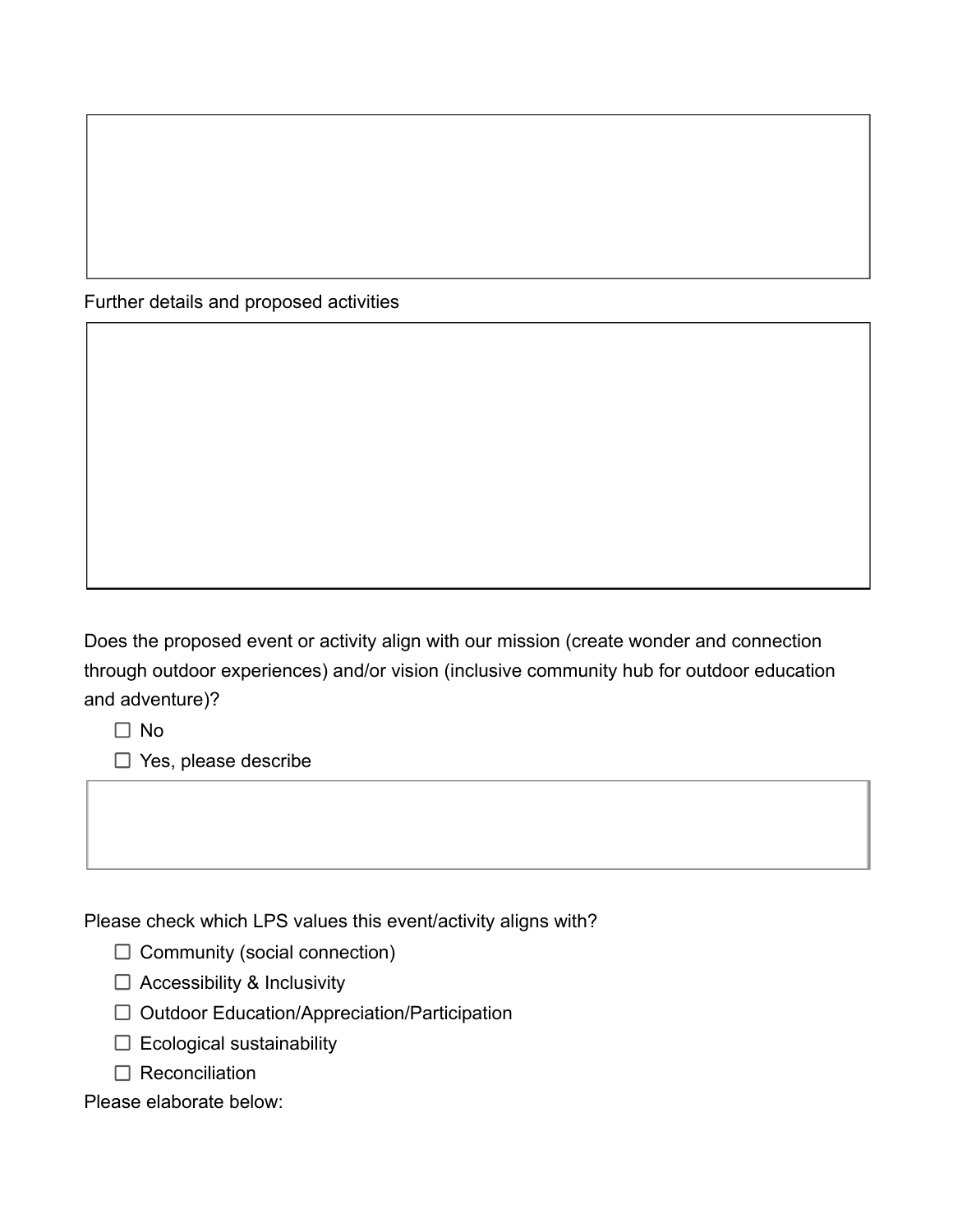# **Applicant Info** Contact Name: \_\_\_\_\_\_\_\_\_\_\_\_\_\_\_\_\_\_\_\_\_\_\_\_\_\_\_\_\_\_\_\_\_\_\_\_\_\_\_\_\_\_\_\_\_\_\_\_\_\_\_\_\_\_\_\_\_\_\_\_\_\_\_ Phone: The example of the extended  $\blacksquare$  Alternate Phone:  $\blacksquare$ Email: \_\_\_\_\_\_\_\_\_\_\_\_\_\_\_\_\_\_\_\_\_\_\_\_\_\_\_\_\_\_\_\_\_\_\_\_\_\_\_\_\_\_\_\_\_\_\_\_\_\_\_\_\_\_\_\_\_\_\_\_\_\_\_\_\_\_\_\_\_\_ Organization / Company Name: \_\_\_\_\_\_\_\_\_\_\_\_\_\_\_\_\_\_\_\_\_\_\_\_\_\_\_\_\_\_\_\_\_\_\_\_\_\_\_\_\_\_\_\_\_\_\_\_\_ Address: \_\_\_\_\_\_\_\_\_\_\_\_\_\_\_\_\_\_\_\_\_\_\_\_\_\_\_\_\_\_\_\_\_\_\_\_\_\_\_\_\_\_\_\_\_\_\_\_\_\_\_\_\_\_\_\_\_\_\_\_\_\_\_\_\_\_\_ \_\_\_\_\_\_\_\_\_\_\_\_\_\_\_\_\_\_\_\_\_\_\_\_\_\_\_\_\_\_\_\_\_\_\_\_\_\_\_\_\_\_\_ Postal Code: \_\_\_\_\_\_\_\_\_\_\_\_\_\_\_\_\_\_\_\_\_ Phone: \_\_\_\_\_\_\_\_\_\_\_\_\_\_\_\_\_\_\_\_\_\_\_\_\_\_\_\_\_\_\_\_\_\_\_\_\_\_\_\_\_\_\_\_\_\_\_\_\_\_\_\_\_\_\_\_\_\_\_\_\_\_\_\_\_\_\_\_\_ Email: \_\_\_\_\_\_\_\_\_\_\_\_\_\_\_\_\_\_\_\_\_\_\_\_\_\_\_\_\_\_\_\_\_\_\_\_\_\_\_\_\_\_\_\_\_\_\_\_\_\_\_\_\_\_\_\_\_\_\_\_\_\_\_\_\_\_\_\_\_\_ Website: \_\_\_\_\_\_\_\_\_\_\_\_\_\_\_\_\_\_\_\_\_\_\_\_\_\_\_\_\_\_\_\_\_\_\_\_\_\_\_\_\_\_\_\_\_\_\_\_\_\_\_\_\_\_\_\_\_\_\_\_\_\_\_\_\_\_\_\_ On Site Contact Name (if different): \_\_\_\_\_\_\_\_\_\_\_\_\_\_\_\_\_\_\_\_\_\_\_\_\_\_\_\_\_\_\_\_\_\_\_\_\_\_\_\_\_\_\_\_\_\_ Phone: \_\_\_\_\_\_\_\_\_\_\_\_\_\_\_\_\_\_\_\_\_\_\_\_\_\_\_\_\_ Alternate Phone: \_\_\_\_\_\_\_\_\_\_\_\_\_\_\_\_\_\_\_\_\_\_\_\_\_ Email: \_\_\_\_\_\_\_\_\_\_\_\_\_\_\_\_\_\_\_\_\_\_\_\_\_\_\_\_\_\_\_\_\_\_\_\_\_\_\_\_\_\_\_\_\_\_\_\_\_\_\_\_\_\_\_\_\_\_\_\_\_\_\_\_\_\_\_\_\_\_

# **Requested Venues or Permits**

- \_\_\_ Group Site
- Main Beach Picnic Shelter
- \_\_\_ Main Park
- General Use Park Use Permit (for instruction, education, training, guiding etc in park)

# **Services/Equipment**

#### *Power/Water*

 $\triangleright$  The park has limited access to power and water. Please detail power and water needs here: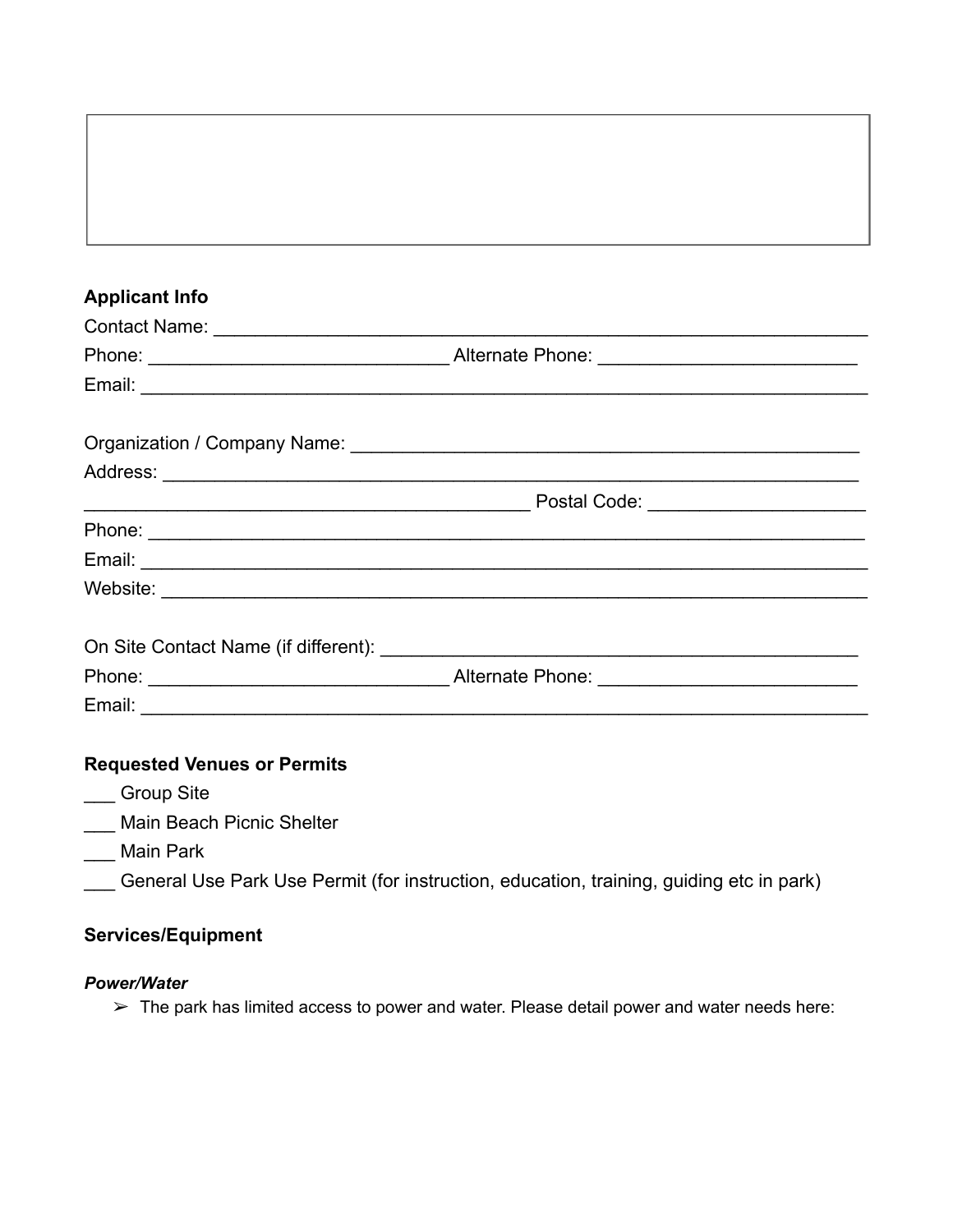#### *Structures*

 $\triangleright$  The staking of tents or other structures in various areas is prohibited due to the presence of underground irrigation and electrical lines. Any damages caused to underground utilities will be the responsibility of the permit holder.

#### *Garbage Disposal*

 $\triangleright$  The park and trails must be left clean and all garbage must be bagged and removed immediately following the event.

#### **Traffic Management**

 $\triangleright$  The applicant is responsible for managing event related vehicle traffic around the park including monitoring parking lots, using volunteer or paid parking attendants, moving barricades and cones and ensuring participants do not block or obstruct flow of traffic.

#### *Washroom Facilities*

 $\triangleright$  The applicant must provide additional temporary restroom facilities at special event sites (one per every 100 participants).

#### *Liquor Licensing and Permits*

 $\triangleright$  If alcohol is being served at the event, a valid special occasion liquor license is required.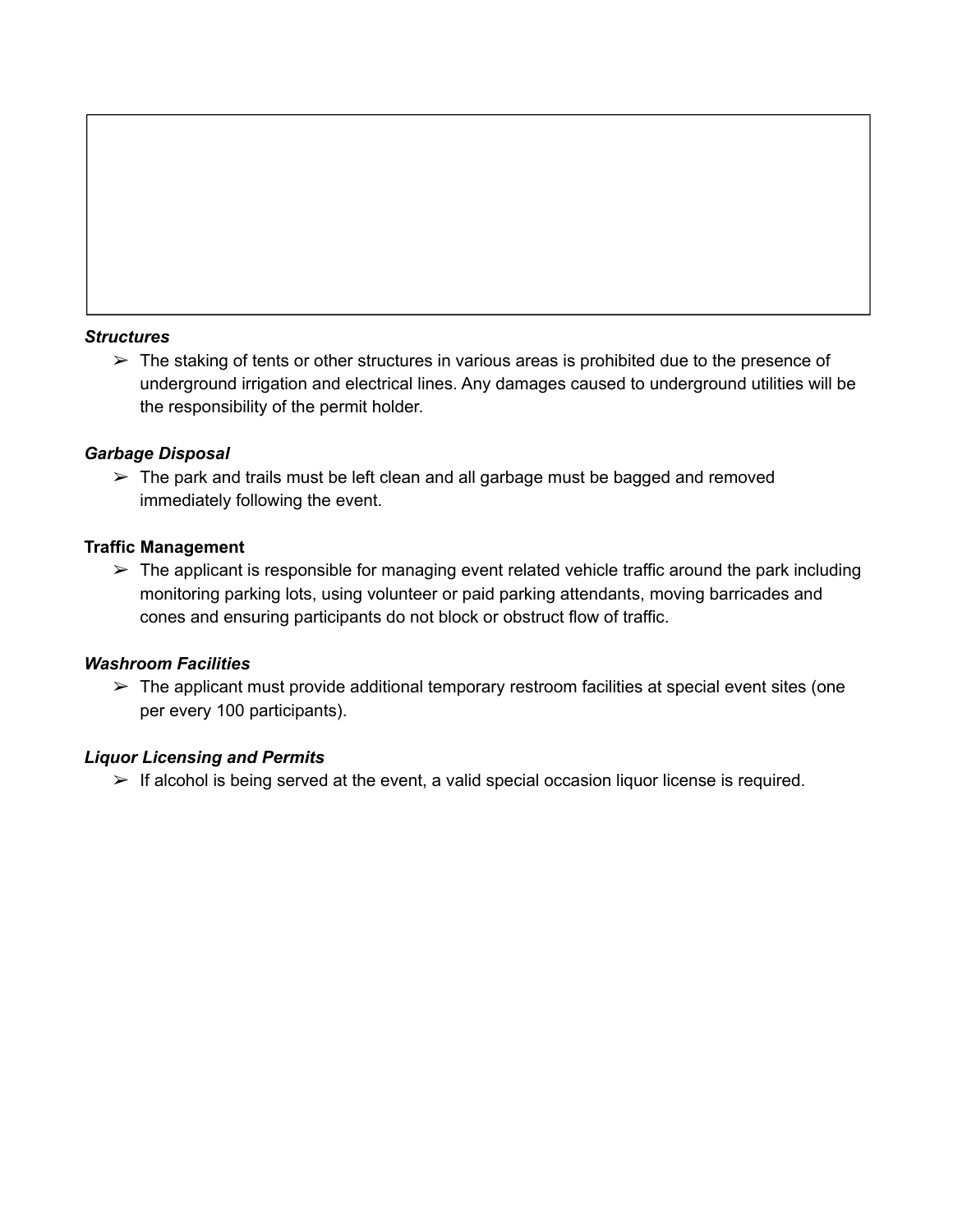# **Terms and Conditions**

By the signature of the applicant or the applicant's authorized signatory below, the applicant agrees to the following terms and conditions.

NAME OF APPLICANT: UNITED ASSETS A LIMIT OF A PPLICANT:

- 1. Approval is contingent upon the activity aligning with LPS's vision, mission and values.
- 2. Approval of this application shall not be construed as permission to hold an annual event, future events will also require approval of LPS. All permits are reviewed annually.
- 3. Future applications will be considered based on the past performance of the applicant at Lake Park, including, but not limited to: **prompt payment, respectful communication, stewardship of the physical space, community feedback, community contribution and alignment with LPS mission/vision/values.**
- 4. The Applicant must arrange for Emergency Services to be on site during the event, if applicable.
- 5. The Applicant must arrange for necessary approvals from the RCMP, if applicable.
- 6. That Applicant must ensure adequate parking or arrange an alternate location for parking.
- 7. If the washrooms available are not adequate to accommodate the number of attendees, the Applicant must provide sufficient portable toilets for the number of estimated attendees.
- 8. The Applicant must obtain a Food Permit from Island Health, if applicable.
- 9. A valid liquor license and confirmation that Liquor Liability is included in the insurance coverage must be submitted, if applicable.
- 10. The Applicant will ensure that all clean-up has been completed and that the park(s) and/or facility are returned to its pre-event state upon completion of the event.
- 11. The Applicant understands that Cumberland Lake Park is closed Sep 30th to May 1st and that the only facilities available during this time are the pit toilets and no running water or power.
- 12. The Applicant understands that no park security is provided for Applicant assets.

# **PAYMENT AND CANCELLATION POLICY**

- 13. Full payment is required at the time of permit issue.
- 14. Lake Park Society staff must receive written notice of cancellation at least 14 days prior to the event for a refund of fees minus \$10.
- 15. Events cancelled with less than 14 days prior to the event will not receive a refund.
- 16. There are no refunds due to poor weather conditions.

Authorized Signatory of Permit Holder **Date** Date

Witness Name **Date Date Date Date Date**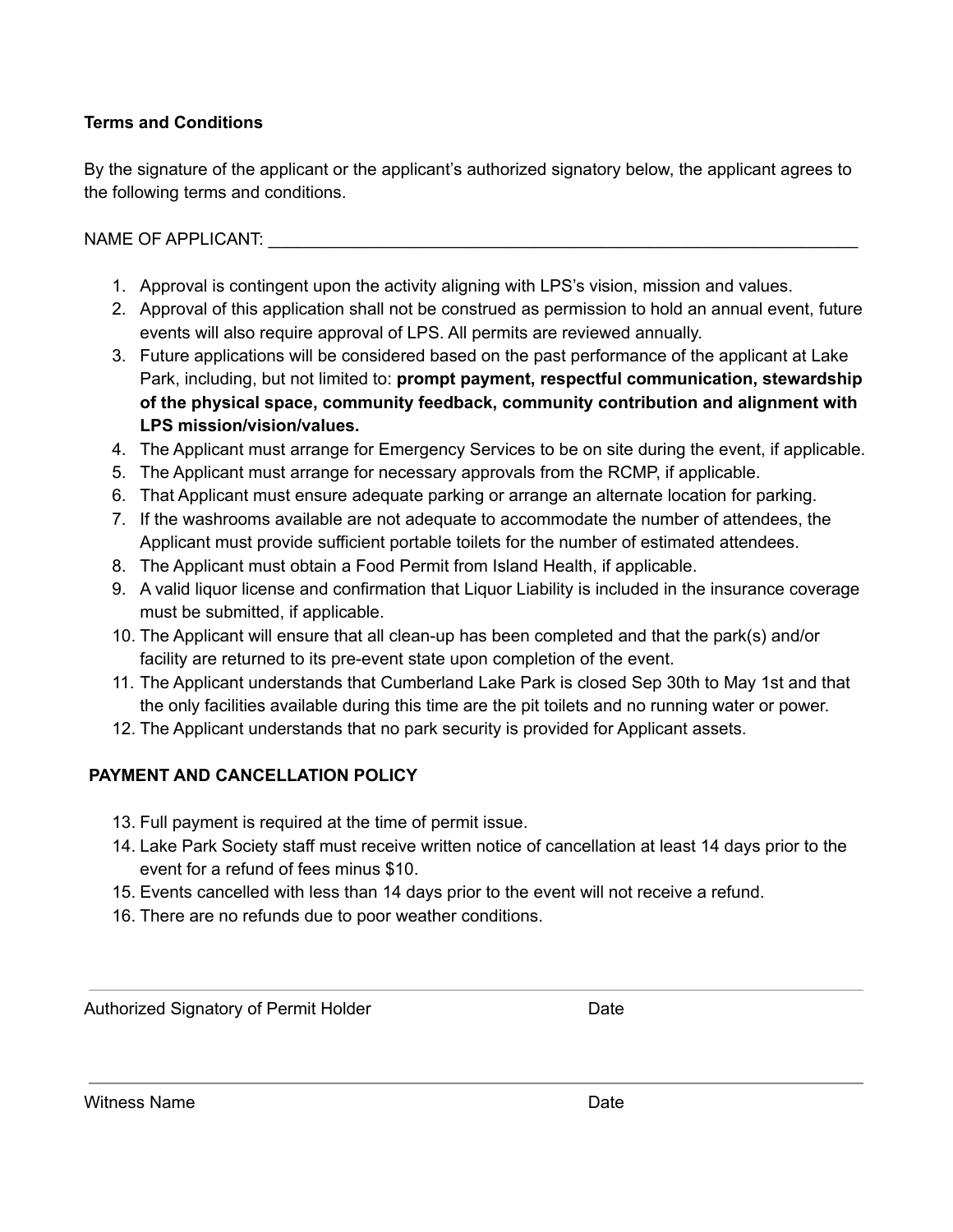#### **Release of Liability, Waiver of Claims, Assumption of Risks and Indemnity Agreement**

I, authorized signatory of the permit holder, agree that the permit holder will indemnify and save harmless the Lake Park Society, its officers, employees and volunteers, (herein called "The Releasee) from and against any and all claims whatsoever, including all damages, liabilities, expenses, costs, including legal or other fees, incurred in respect of any such claims or any actions or proceedings brought thereon arising directly or indirectly from or in connection with my use of the Cumberland Lake Park, (Herein called the "Premises").

On behalf of the permit holder, I release the Releasee from any and all claims including damages, liabilities, expenses, costs, including legal or other fees that I now have or may have in the future including claims of negligence or gross negligence by the Releasee, or any of them, breach of contract, such duty of care owed under either common law or statute, including any applicable occupiers liability legislation arising out of my use of the premises.

On behalf of the permit holder, I agree that none of the Releasee have made any warranties or representations respecting the suitability or condition of the premises.

On behalf of the permit holder, I declare that I have read, understood and the permit holder agree to terms and conditions of this permit and to this release.

Authorized Signatory of Permit Holder **Date** Date

Witness Name **Date Date Date Date Date**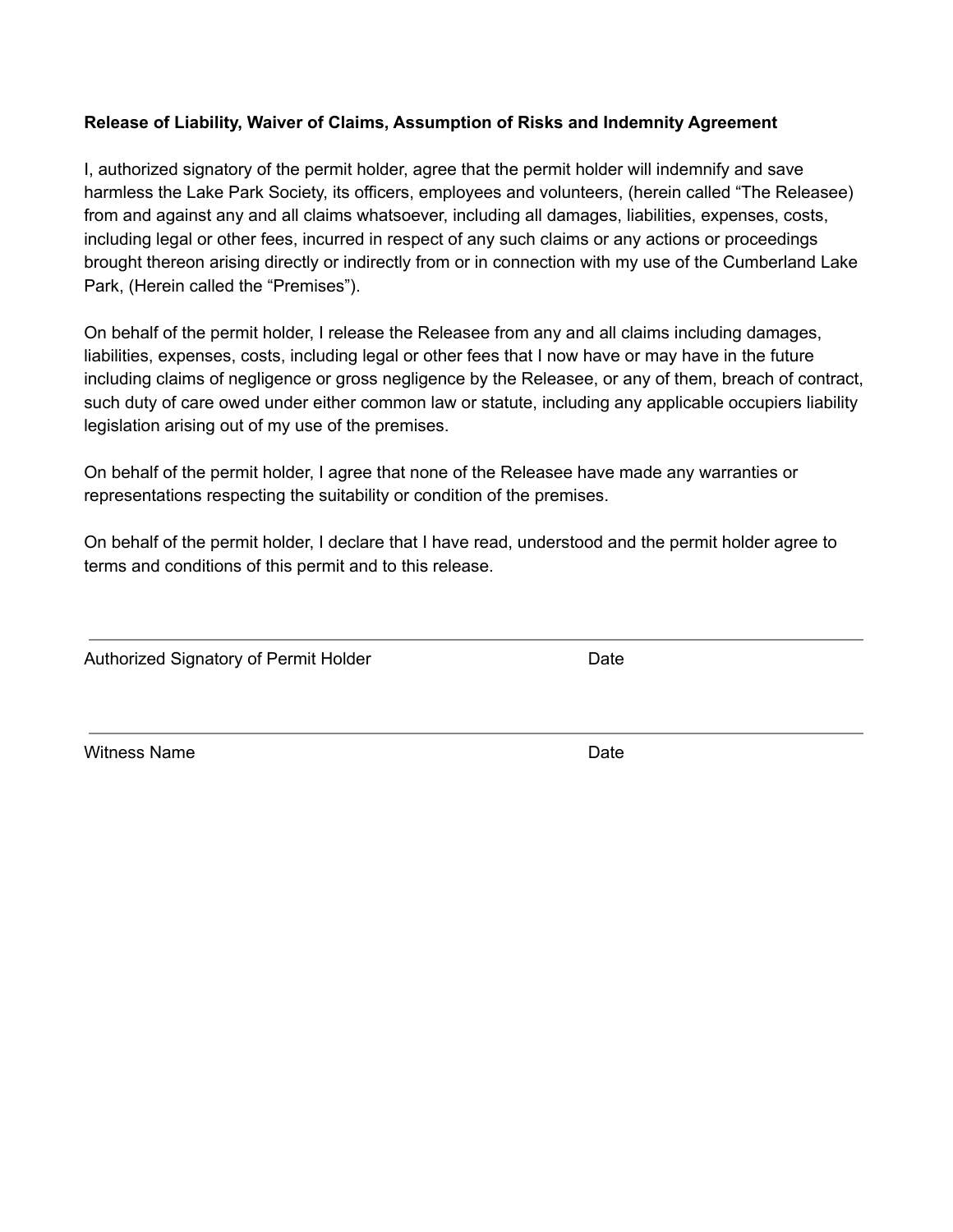### *Schedule A: Fees*

#### **Fee Summary**

1. "Not-for-profit event" means an event or programming organized by a not-for-profit organization or registered society and includes public funerals.

2. " Private event" means an event that is not open to the public and includes but is not limited to a funeral, a wedding, an event to celebrate a wedding, anniversary, and a birthday, a block party and a neighbourhood picnic. A private event in the park may not have exclusive use of the park.

3. "Commercial event" means an event organized by a business for a for-profit purpose and an event organized by a political organization.

4. "Commercial business" means a commercial business providing **personal** services including guided use, instructional, programming, etc.

| <b>Park Location</b>                                           | <b>Not-for-Profit</b>               | <b>Private Event</b>                 | <b>Commercial Event /</b><br><b>Business</b> |
|----------------------------------------------------------------|-------------------------------------|--------------------------------------|----------------------------------------------|
| Main Beach Picnic<br><b>Shelter</b>                            | $$50$ /day<br>\$25/half day         | \$80/day<br>\$50/half day            | $$150$ /day<br>\$75/half day                 |
| *Picnic Shelter B                                              | \$50/day<br>\$25/half day           | \$80/day<br>\$50/half day            | \$150/day<br>\$75/half day                   |
| <b>Group Site</b>                                              | \$100/day/overnight                 | \$200/day/overnight                  | \$325/day/overnight                          |
| **Special event use<br>of park or beach<br>(non-exclusive use) | \$100/day<br>\$25/hour              | \$25/hour                            | \$500/day                                    |
| Occasional<br>Programming (max<br>15 days a year)              | \$15 single event or<br>\$50 a year | \$30 single event or<br>\$100 a year | \$30 single event or<br>\$100 a year         |
| Intermediate<br>Programming (16-49<br>days a year)             | \$100/year                          | n/a                                  | \$250/year                                   |
| Intensive<br>Programming (50-99<br>days a year)                | \$250/year                          | n/a                                  | \$500/year                                   |
| Ongoing<br>Programming (100+<br>days a year)                   | \$750/year                          | n/a                                  | \$1500/year                                  |